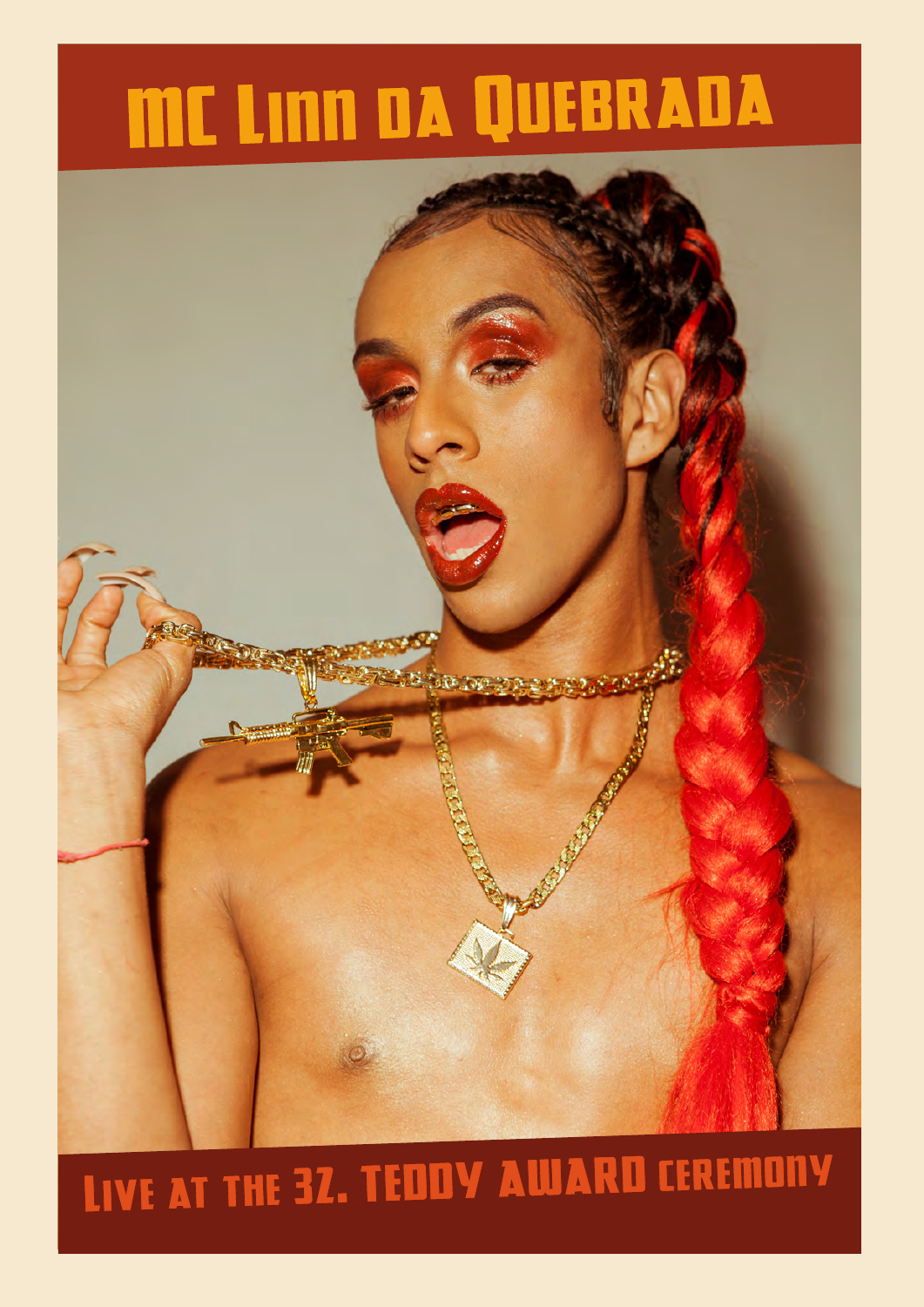

#### **HOSTED BY JACK WOODHEAD**

**Originally from the UK, Jack Woodhead is a singer, pianist, and composer, now living in Berlin. Jack hosts the renowned variety show 'The Trip', which went on to a highly acclaimed run in 'The Famous Spiegel Tent' in Melbourne, and all around Germany. Jack Woodhead has also written musical scores and starred in several hit musicals including 'Der Helle Wahnsinn', 'Seifen Oper'. These productions ran for several months at the renowned Wintergarten Varieté Berlin. Jack Woodhead continues to sing and host varieté, burlesque, and circus shows around the world, including the Berliner Festspiele, Tipi am Kanzleramt, GOP Varieté-Theater Hannover, Mein Schiff 1, Maggie Choo's Bangkok and Proud Cabaret London.** 



**She looks like a Knef, moves like a Knef, mumbles like a Knef, sings like a Knef - well she is a Knef. Naturally not the world star Hildegarde - sadly that Knef already left us.**

**But second-born: Hilde's fictitious twin sister. Irmgard, "probably the most explosive find in the history of German entertainment" (Der SPIEGEL). Behind the perfect mascerade there is a man dressed as an old diva. The german actor, playwright and stage-director Ulrich Michael Heissig.**

**Sina and Vienna manage to combine elegance and power in a fascinating way. On the "pole" as well as the "air ring", they communicate without words and savor every second in the deepest connection. With blind trust, these strong characters compliment each other perfectly, creating moments of enthralling intensity. Two novel performances of the highest quality, that will instantly captivate you with their mystical aesthetics.**







© Carolin Saage

**IRMGARD KNEF** 

#### **SOOKEE**

**Over the last ten years, rapper and activist Sookee has helped shape the label Springstoff. Throughout this long time, her relationship to hip hop has been constantly evolving: she has continually reworked her own point of view and in recent years has made a name for herself as a queer-feminist rapper. She pushes for an alternative to the sexist status-quo in German rap and persistently strives for an emancipatory, left-wing hip hop scene. Sookee is a hip hop activist - as such, she always addresses her understanding of contradictions in a complex world and marks her self-image as a convinced feminist.**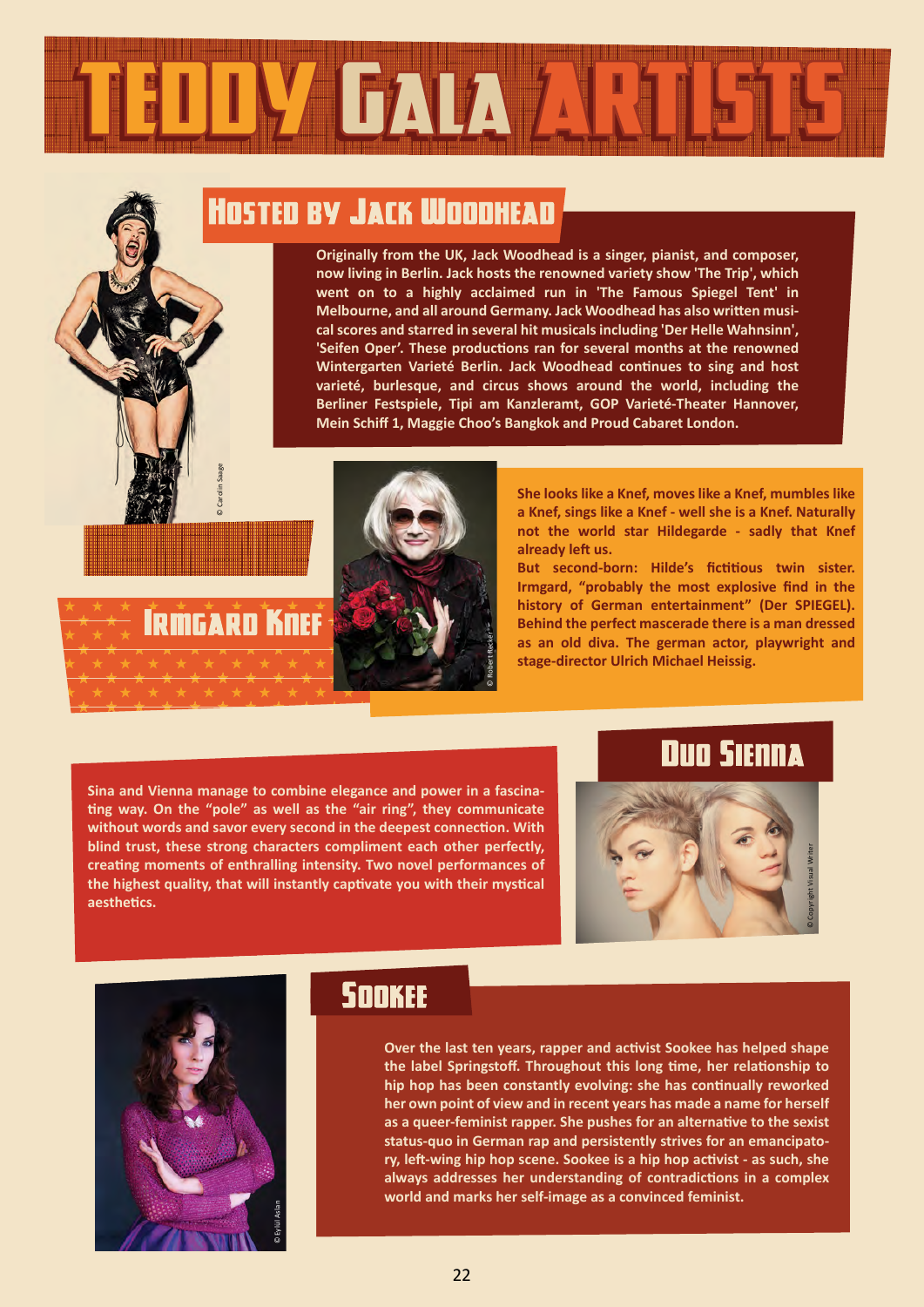#### **LINN DA QUEBRADA**

**In 2016, multimedia artist Linn found in music another medium to fight for the breakdown of sexual, gender and body paradigms. Her first single,** *Enviadescer***, made a lot of noise because of its direct lyrics and a music video that openly displays transvestites and feminized bodies. Also with her other songs, like** *Talento* **and** *Bixa Preta***, open promotion of sexual tolerance is among Linn's main concepts. In 2017, the artist assumed another way of communication by launching** *blasFêmea***, her first audiovisual experiment, which she wrote and directed herself. She maintained her engagement, and in the same week, Linn opened a collective financing campaign for the production of** *Pajubá***, her debut album, which exceeded her initial goal, and was released some months later, in October. In concerts, Linn da Quebrada is accompanied by the music producer BadSista, the singer Jup do Bairro, the drummer Valentino Valentino, and the DJ Pininga.**



|霧|

#### **TIM KRIEGLER**

© Robert Pater

**He completed his training as an artist only a year ago; since then, the events for the young BASE artist have piled up. The renowned GOP Variety engaged him for two months and shortly thereafter he made his debut abroad. He played over 30 shows on the La Clique show in Edinburgh. The renowned circus festival Cirque de Demain in Paris nominated him earlier this month. After the TEDDY AWARDS, he will play in Brighton and later this year in Australia. Usually Tim's specialty is in the air, but for the TEDDY he has specially rehearsed a new performance.**

#### **MARKUS PABST**

**"Godfather of variety", "Tarantino of variety", a "variety punk" or just "Variety Pabst". Markus Pabst has been entitled many of these names during his career. Since more than 30 years, he has reformed and revolutionised the variety scene like few others. "SOAP", "DUMMY" and "Der helle Wahnsinn" are just some of the shows directed by Pabst. Apart from this, he also writes pieces and shows and is performing on stage himself since one year. His cooperation with Jack Woodhead, "KAWUMM", is after more than 220 shows being criticised as a success.**



### **37. TEDDY AWARD CEREMONY 73 FEB 70 8 70.30H HAUS DER BERLINER FESTSPIELE TICKET HOTLINE 030-4799 7474**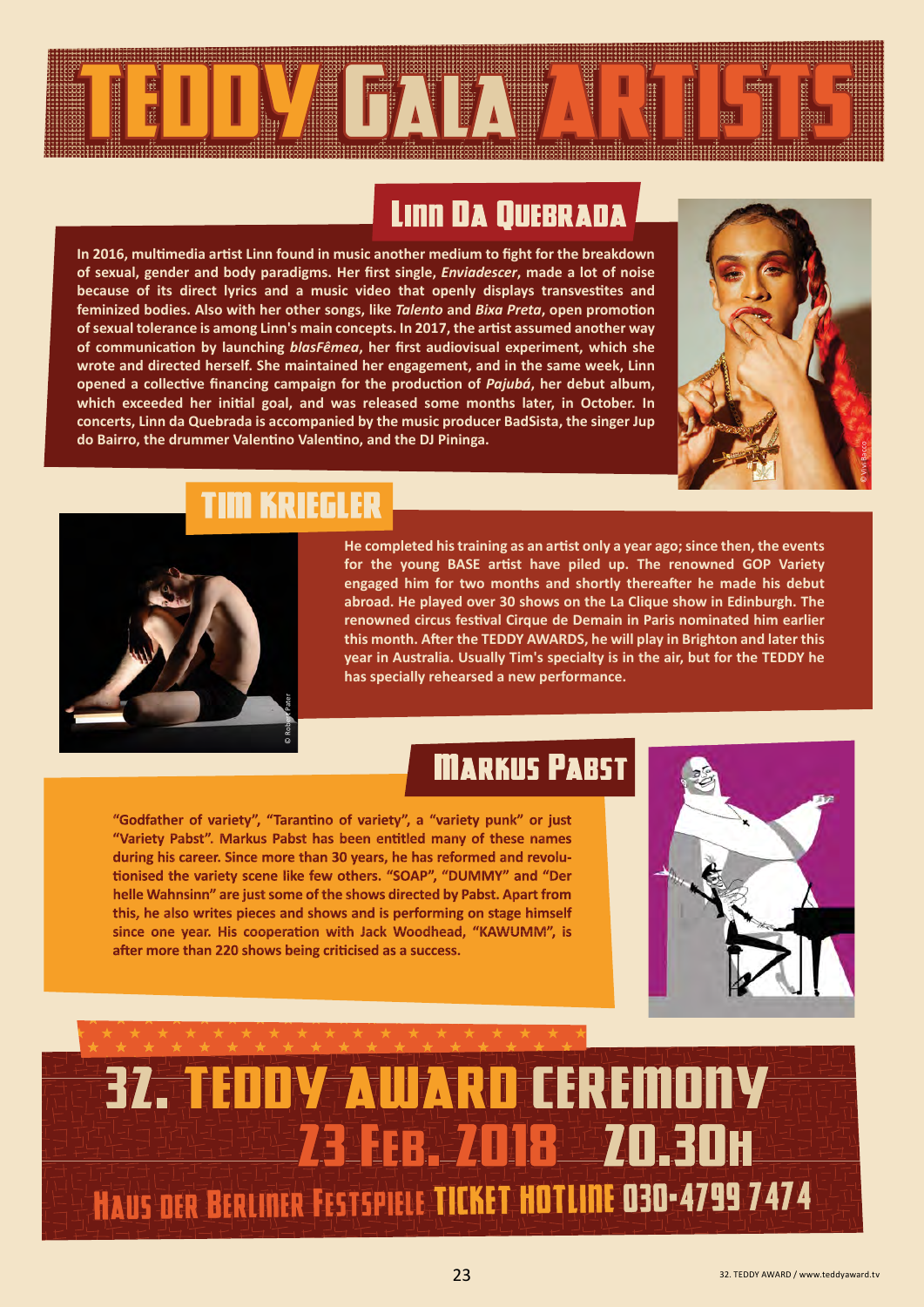

#### **ZFARO AKA ERISTOFARO SALVATO**

**When you see a dancefloor alive with dancing, screaming and smiling people, you can be sure that 2FARO is playing.** 

**Since his last year's set at the the TEDDY AWARD 2017, many other nightclubs in Berlin have been graced with the vibe that only he can instill: Kitkat Club, Suicide Circus, Salon zur wilden Renate and SchwuZ, to name just a few. Further afield, he has scored gigs at La Robeterie in Bologna and the legendary Bronx club in Stockholm. He lost also his festival virginity at the Feel Festival and the Whole United Queerfestival. 2018 is set to be an even more exciting year. Straight after TEDDY AWARD 2018, he will embark on a two-week tour of Brazil with his DJ peers from Berlin.**

**Mashyno AKA Stephane Peyre Mashyno landed in Berlin in 2011 where he immersed himself into the** 

**electronic music scene. In 2013 with 2FARO, they created Crush and one year later the glorious party G Day where they are still residents DJ. Mashyno played Berlin venues such as Wilde Renate, Griessmuehle, About blank, Suicide Circus, Schwuz as well as on some famous queer parties in Spain, Italy and Sweden. His mixes from House to Techno and a lot of genre fluidity as Nu Disco, Deep house and Acid House bring the audience to a cosmic trip and share that special vibration Humans call LOVE.**

**MASHYNO** 



**After he had lost any joy from his work as a journalist, he had to become something else. In 2007, he got his initial spark at Pornfilm Festival in Berlin, where he saw some excellent VJs during the party. It all went fast from there: gigs abroad, residency at Vienna Jewish queer Kibbutz club and at the men-party Pitbull in Vienna. When somebody asks him what he is doing he mostly replies "video-collages". Clips that he prepares and mixes live on stage and which only last a few seconds. He uses pictures from popular culture, from blockbusters to Youtube. Nothing is safe from his scissors. Layer by layer these pictures are applied one over the other and new combinations are created from scratch – always live, always made specifically for the unique night.**

#### **BLAUE WUNDER FEAT. MAGNUS UND**

**The DJ Duo Das blaue Wunder feat. Magnus und Norbert will play at the TEDDY AFTER SHOW LOUNGE. They will spin decades of collected vinyl delicacies in a musical selection one could almost call eclecticist. Magnus and Norbert are resident DJs at the Kreuzberg institutions Südblock and Möbel Olfe.**